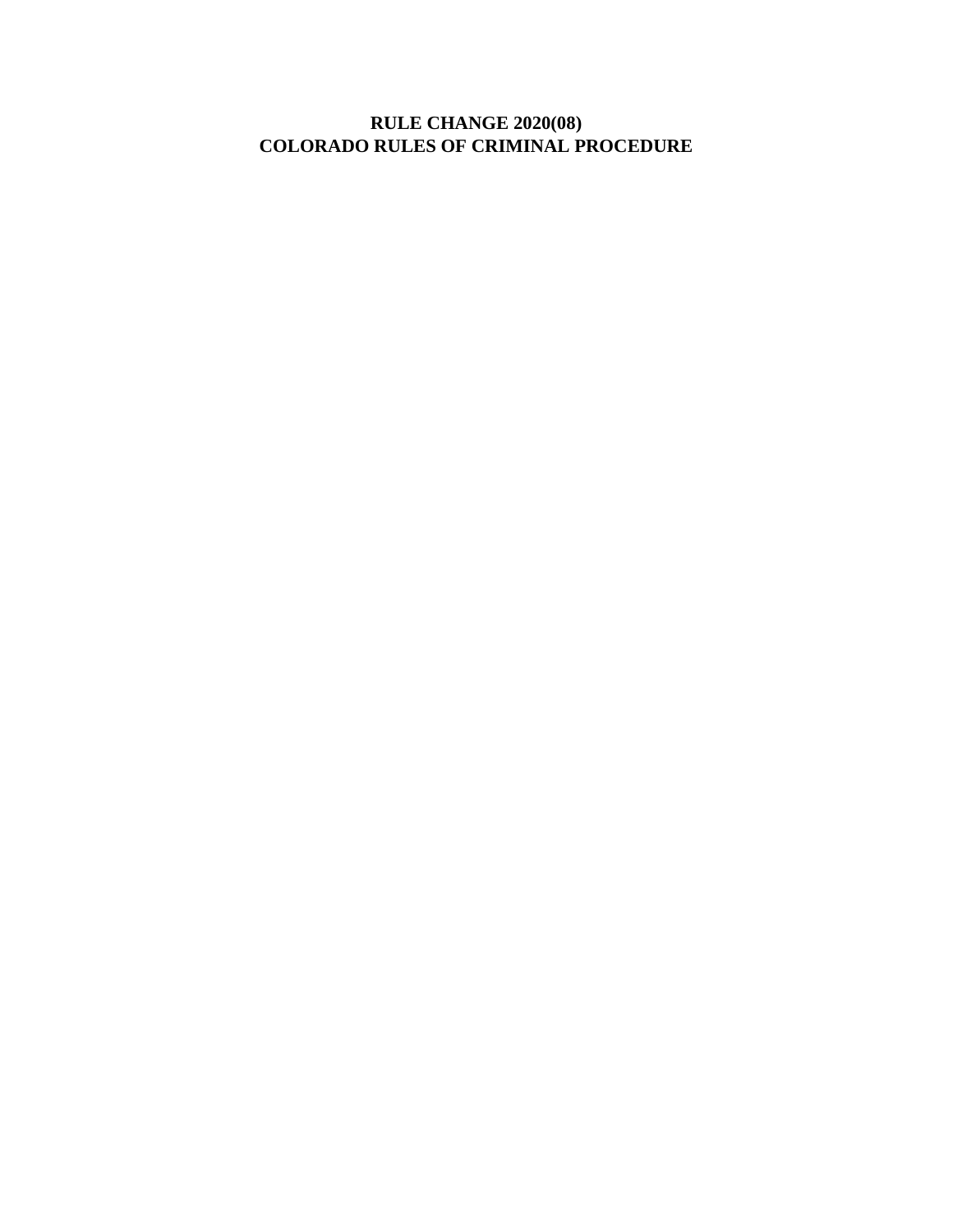#### **Rule 43. Presence of the Defendant**

# **(a) – (e) [NO CHANGE]**

#### **(f) Public Health Crisis Exception**

(1) If the court finds that a public health crisis exists, it may require the defendant and counsel to appear by contemporaneous audio communication (such as by phone) at arraignment and any proceeding listed in subsections (e)(2)(I), (II), (III), (V), (VI), (VII), and (VIII) of this rule. During any contemporaneous audio communication proceeding under this subsection  $(f)(1)$ , the court must allow counsel the opportunity to confer with the defendant confidentially when necessary. A contemporaneous audio communication proceeding under this subsection (f)(1) shall be conducted in a courtroom open to the public or in a manner that allows members of the public (including victims) to hear and, where appropriate, participate in the proceeding.

(2) If the court finds that a public health crisis exists, it may, in its discretion and with the defendant's oral or written consent, allow the defendant and counsel to appear by an interactive audiovisual device for any proceeding that does not involve a jury. The defendant's oral or written consent is not necessary if the proceeding is listed in subsection  $(f)(1)$ . a preliminary hearing, entry of a plea, sentencing associated with that plea, a deferred judgment violation hearing, a probation violation hearing, sentencing following the revocation of a deferred judgment or probation, or a transfer hearing following termination of placement in community corrections. During any interactive audiovisual proceeding under this subsection  $(f)(2)$ , the court must allow counsel the opportunity to confer with the defendant confidentially when necessary. An interactive audiovisual proceeding under this subsection  $(f)(2)$  shall be conducted in a courtroom open to the public or in a manner that allows members of the public (including victims) to hear or watch and, where appropriate, participate in the proceeding. Use of an interactive audiovisual device under this subsection  $(f)(2)$  must comply with subsection  $(e)(1)$  of this rule.

#### **Comment [NO CHANGE]**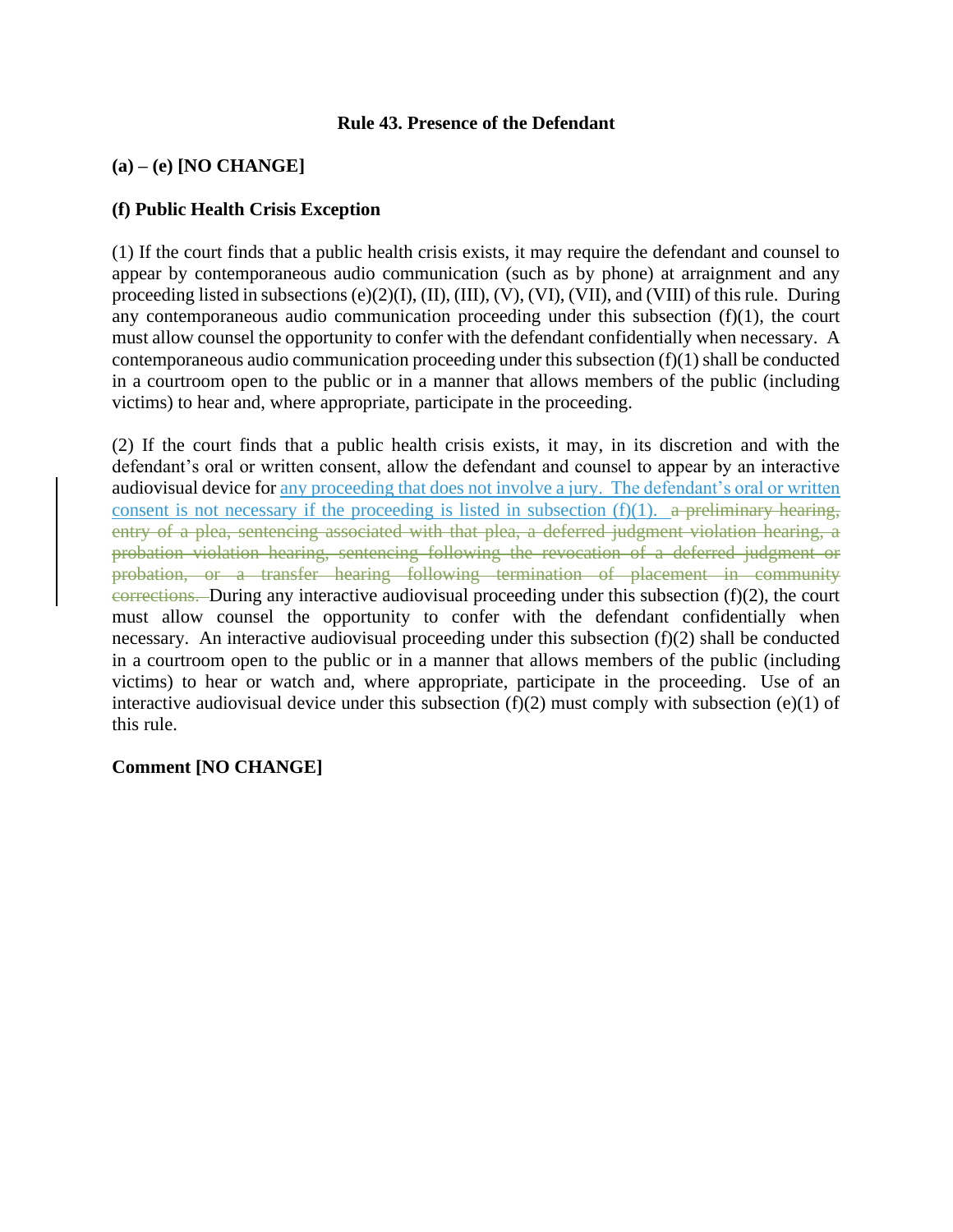#### **Rule 43. Presence of the Defendant**

# **(a) – (e) [NO CHANGE]**

### **(f) Public Health Crisis Exception**

(1) If the court finds that a public health crisis exists, it may require the defendant and counsel to appear by contemporaneous audio communication (such as by phone) at arraignment and any proceeding listed in subsections (e)(2)(I), (II), (III), (V), (VI), (VII), and (VIII) of this rule. During any contemporaneous audio communication proceeding under this subsection  $(f)(1)$ , the court must allow counsel the opportunity to confer with the defendant confidentially when necessary. A contemporaneous audio communication proceeding under this subsection (f)(1) shall be conducted in a courtroom open to the public or in a manner that allows members of the public (including victims) to hear and, where appropriate, participate in the proceeding.

(2) If the court finds that a public health crisis exists, it may, in its discretion and with the defendant's oral or written consent, allow the defendant and counsel to appear by an interactive audiovisual device for any proceeding that does not involve a jury. The defendant's oral or written consent is not necessary if the proceeding is listed in subsection  $(f)(1)$ . During any interactive audiovisual proceeding under this subsection  $(f)(2)$ , the court must allow counsel the opportunity to confer with the defendant confidentially when necessary. An interactive audiovisual proceeding under this subsection (f)(2) shall be conducted in a courtroom open to the public or in a manner that allows members of the public (including victims) to hear or watch and, where appropriate, participate in the proceeding. Use of an interactive audiovisual device under this subsection (f)(2) must comply with subsection (e)(1) of this rule.

# **Comment [NO CHANGE]**